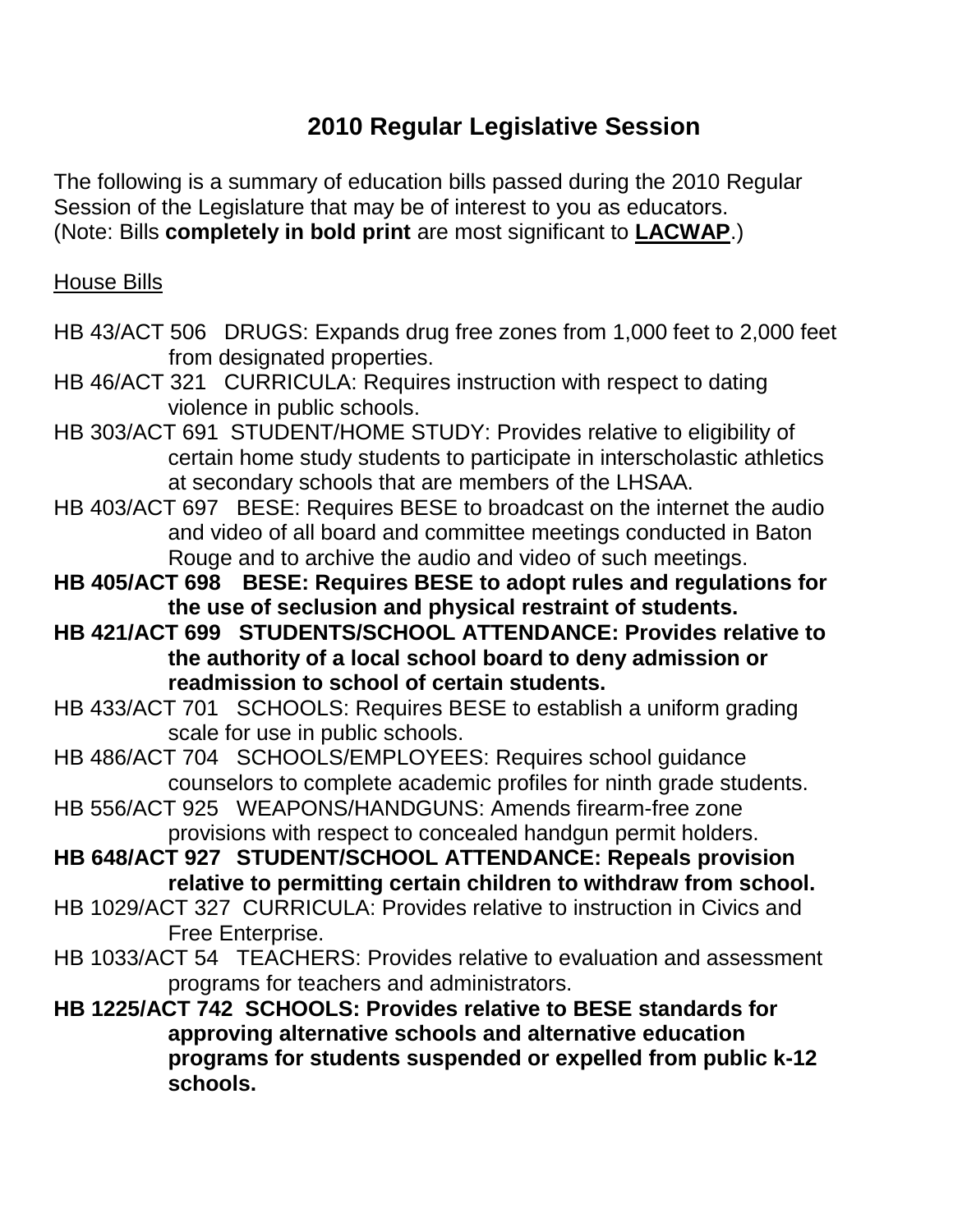HB 1239/ACT 404 SCHOOLS/EMPLOYEES: Requires the State Board of Elementary and Secondary Education to adopt rules and regulations relative to the physical abuse of public school teachers and employees by students.

information to teachers who acquire tenure.

HB 1376/ACT 750 SCHOOLS/TRANSPORTATION: Authorizes a local school board, in accordance with specified guidelines and limitations, to transport to school any student who resides one mile or less from the school.

HB 1396/ACT 752 SCHOOLS/EMPLOYEES: Requires first aid training for school employees who participate in in-service training.

**HB 1458/ACT 755 SCHOOL/BOARDS: Provides relative to cyber bullying and student codes of conduct adopted by local school boards.**

HB 1481/ACT 757 SCHOOLS/BOARDS: Provides relative to the notification given to parents regarding school dress code policies.

HB 1491/ACT 758 STUDENT/LOANS-SCHOLARSHIP: Provides relative to the high school core curriculum requirements for certain students to be eligible for a TOPS Opportunity, Performance, or Honors award.

## Senate Bills

- SB 262/ACT 498 STUDENTS: Regulates collection of student biometric information.
- SB 285/ACT 131 SCHOOLS: Includes students educated in secure facilities under the jurisdiction of the office of juvenile justice in the MFP.

**SB 309/ACT 644 EDUCATION ACCOUNTABILITY: Provides relative to habitual absence or tardiness of students.**

- SB 445/ACT 501 TEACHERS: Repeals outdated provisions relative to public school teachers.
- **SB 446/ACT 502 STUDENTS: Repeals outdated provisions relative to assignment, placement, and continuance of public school students.**
- SB 447/ACT 544 STUDENTS: Repeals requirement for establishment of certain high school student database.
- SB 490/ACT 445 CURRICULA: Provides that Career Diploma curriculum endof-course exam questions reflect course content and method of instruction.

**SB 527/ACT 136 SCHOOLS: Requires local school districts to provide certain classroom management training to school personnel.**